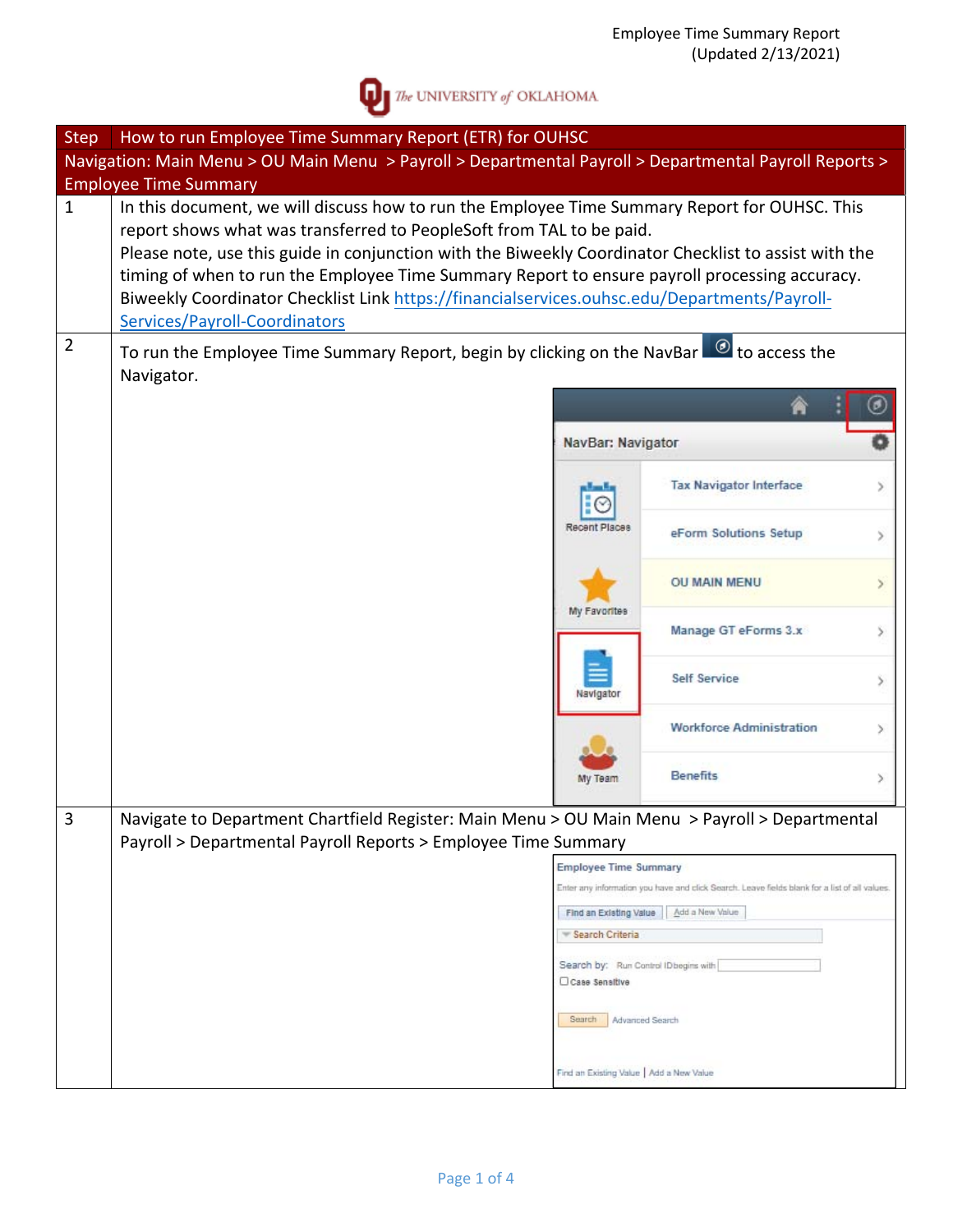

| 4 | On the Chart Field Register page click on the 'Add a New Value tab' if you don't already have a run<br>control, enter a new Run Control ID 'REPORT" in the field and Add. If you have an existing Run Control,<br>click search on Find an Existing Value tab. |
|---|---------------------------------------------------------------------------------------------------------------------------------------------------------------------------------------------------------------------------------------------------------------|
|   | <b>Employee Time Summary</b>                                                                                                                                                                                                                                  |
|   |                                                                                                                                                                                                                                                               |
|   | Find an Existing Value<br>Add a New Value                                                                                                                                                                                                                     |
|   | Run Control ID REPORT                                                                                                                                                                                                                                         |
|   |                                                                                                                                                                                                                                                               |
|   | Add                                                                                                                                                                                                                                                           |
| 5 | On Acct Cd Spread enter the necessary fields in steps 1-3, click Run.                                                                                                                                                                                         |
|   | Enter the Pay Run ID for payroll being processed.<br>1.                                                                                                                                                                                                       |
|   | Example: Pay Period End Date 1/2/21, BW210102.                                                                                                                                                                                                                |
|   | 2. Enter HR Dept ID in the Department field.                                                                                                                                                                                                                  |
|   | Example: Department ADM301                                                                                                                                                                                                                                    |
|   | 3. Rows can be added for multiple department IDs by adding a row $\left  \bullet \right $                                                                                                                                                                     |
|   | Employee Time Summary                                                                                                                                                                                                                                         |
|   | Run<br><b>Run Control ID REPORT</b><br>Process Monitor                                                                                                                                                                                                        |
|   | Report Manager<br>Language English<br>$\checkmark$                                                                                                                                                                                                            |
|   | <b>Report Request Parameter(s)</b>                                                                                                                                                                                                                            |
|   | On-Cycle Run                                                                                                                                                                                                                                                  |
|   | Pay Run ID:<br>Q                                                                                                                                                                                                                                              |
|   | Departments                                                                                                                                                                                                                                                   |
|   | Personalize   Find   2      <br>First (4) 1 of 1 (4) Last                                                                                                                                                                                                     |
|   | 8et ID<br>Department<br>Desoription<br>1 SOONR<br>Q                                                                                                                                                                                                           |
|   |                                                                                                                                                                                                                                                               |
| 6 | Ensure the box is checked for the OUETRSUM. You can choose Format PDF or CSV (for excel), then OK.                                                                                                                                                            |
|   | Process Scheduler Request                                                                                                                                                                                                                                     |
|   | Saved                                                                                                                                                                                                                                                         |
|   | <b>Run Control ID REPORT</b><br>User ID 530208                                                                                                                                                                                                                |
|   | ⊻<br>Run Date 01/13/2021<br>Server Name PSNTOKC<br>$\mathbf{r}$<br>Reset to Current Date/Time                                                                                                                                                                 |
|   | ∀<br>Run Time 5:30:57PM<br>Recurrence<br>Q<br><b>Time Zone</b>                                                                                                                                                                                                |
|   | <b>Process List</b><br><b>Select</b> Description<br>*Type<br>Distribution<br>Process Name<br>Process Type<br>*Format                                                                                                                                          |
|   | PDF<br>Web<br><b>OUETRSUM</b><br><b>OUETRSUM</b><br><b>SQR Report</b><br>$\checkmark$<br>$\checkmark$<br>Distribution<br>$\mathcal{L}$                                                                                                                        |
|   |                                                                                                                                                                                                                                                               |
|   |                                                                                                                                                                                                                                                               |
|   | ОΚ<br>Cancel                                                                                                                                                                                                                                                  |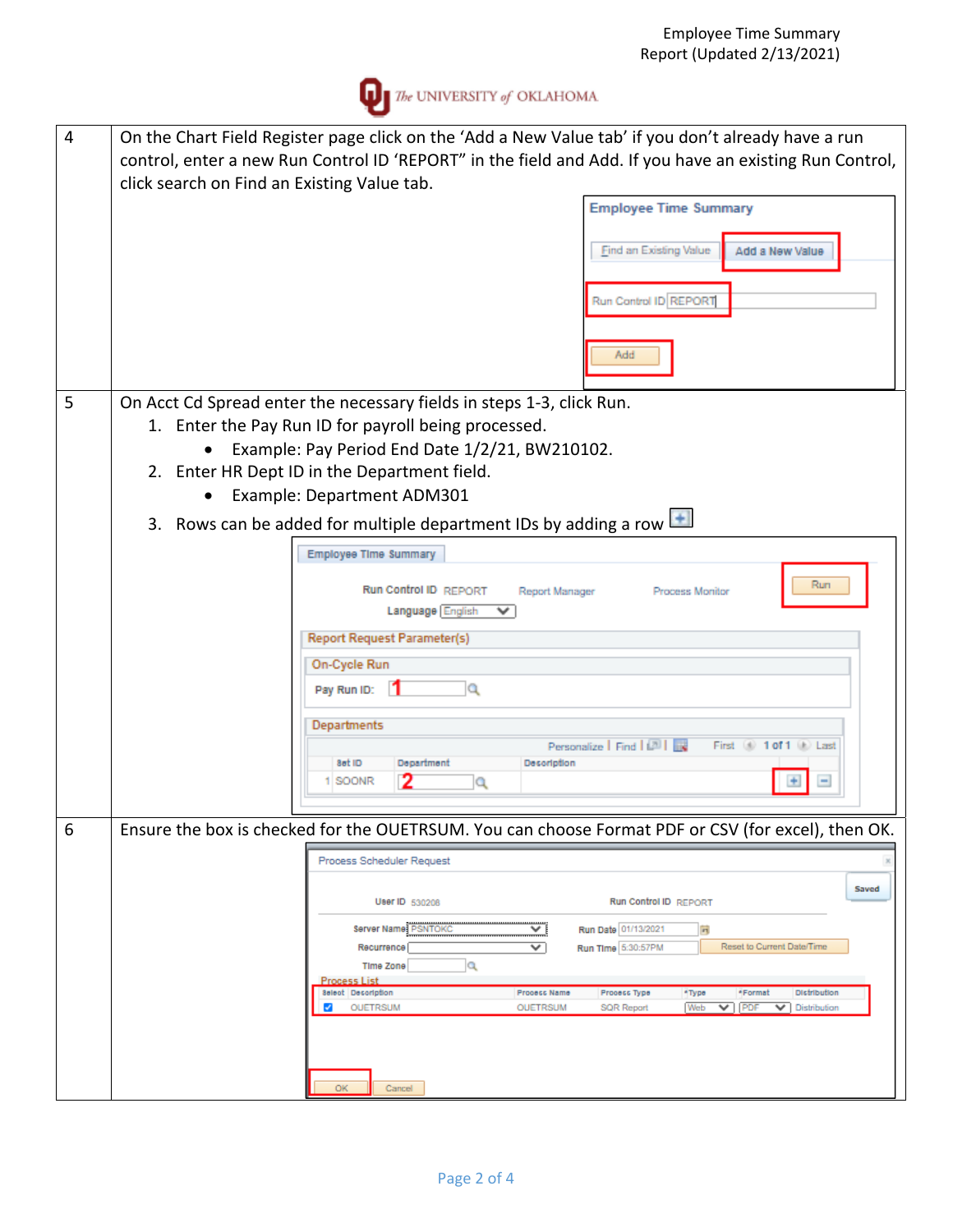

| $\overline{7}$ | Click on the Process Monitor link.                                                                                  |                             |                                 |              |                                    |                            |                              |                                   |                                                                                         |                            |                                             |                                      |                 |
|----------------|---------------------------------------------------------------------------------------------------------------------|-----------------------------|---------------------------------|--------------|------------------------------------|----------------------------|------------------------------|-----------------------------------|-----------------------------------------------------------------------------------------|----------------------------|---------------------------------------------|--------------------------------------|-----------------|
|                | Acct Cd Spreads                                                                                                     |                             |                                 |              |                                    |                            |                              |                                   |                                                                                         |                            |                                             |                                      |                 |
|                |                                                                                                                     |                             |                                 |              | <b>Run Control ID REPORT</b>       |                            |                              |                                   |                                                                                         | Report Manager             |                                             | Process Monitor                      | Run             |
|                |                                                                                                                     |                             |                                 |              | <b>Report Request Parameters</b>   |                            |                              |                                   |                                                                                         |                            |                                             |                                      |                 |
|                |                                                                                                                     |                             |                                 |              | Pay Run ID:                        | BW210102                   | Q                            | BW210102                          |                                                                                         |                            |                                             |                                      |                 |
|                |                                                                                                                     |                             |                                 |              | Department From: ADM301            |                            | lQ.                          |                                   | <b>Financial Services</b>                                                               |                            |                                             |                                      |                 |
|                |                                                                                                                     |                             |                                 |              | Department To:                     | <b>ADM301</b>              | Q                            |                                   | <b>Financial Services</b>                                                               |                            |                                             |                                      |                 |
|                |                                                                                                                     |                             |                                 |              | <b>Payroll Cycle</b>               |                            |                              |                                   |                                                                                         |                            |                                             |                                      |                 |
|                |                                                                                                                     |                             |                                 |              | On-Cycle                           |                            | O off-Cycle                  |                                   | $\bigcirc$ Both                                                                         |                            |                                             |                                      |                 |
|                |                                                                                                                     |                             |                                 | <b>Save</b>  |                                    | <b>St</b> Return to Search | I Notify                     |                                   |                                                                                         |                            | $*$ Add                                     |                                      | Update/Display  |
| 8              | Click on Refresh till the process shows Run Status 'Success' and Distribution Status 'Posted.' Then click           |                             |                                 |              |                                    |                            |                              |                                   |                                                                                         |                            |                                             |                                      |                 |
|                | on Details link.                                                                                                    |                             |                                 |              |                                    |                            |                              |                                   |                                                                                         |                            |                                             |                                      |                 |
|                |                                                                                                                     |                             | <b>Process List</b>             | Server List  |                                    |                            |                              |                                   |                                                                                         |                            |                                             |                                      |                 |
|                |                                                                                                                     |                             | <b>View Process Request For</b> |              |                                    |                            |                              |                                   |                                                                                         |                            |                                             |                                      |                 |
|                |                                                                                                                     |                             | User ID 530208                  | Q<br>v       | <b>Type</b>                        | $\checkmark$<br>$\alpha$   | Last<br><b>Instance From</b> | $\checkmark$                      | $\mathbf{1}$<br><b>Instance To</b>                                                      | Days<br>$\checkmark$       | Refresh                                     |                                      |                 |
|                |                                                                                                                     | Server<br><b>Run Status</b> |                                 | $\checkmark$ | Name<br><b>Distribution Status</b> |                            | v                            |                                   | Save On Refresh                                                                         |                            | <b>Report Manager</b>                       |                                      |                 |
|                |                                                                                                                     |                             |                                 |              |                                    |                            |                              |                                   |                                                                                         |                            |                                             |                                      |                 |
|                | <b>Process List</b><br>$\prec$<br>$1-6$ of $6 \vee$ $\rightarrow$<br><b>No. 1</b> View All<br>$\alpha$<br>H.<br>HŅ. |                             |                                 |              |                                    |                            |                              |                                   |                                                                                         |                            |                                             |                                      |                 |
|                |                                                                                                                     | <b>Select</b>               | Instance                        | Seq.         | <b>Process Type</b>                |                            | <b>Process Name</b>          | <b>User</b>                       | <b>Run Date/Time</b>                                                                    |                            | <b>Run Status</b>                           | <b>Distribution</b><br><b>Status</b> | <b>Details</b>  |
|                |                                                                                                                     | 0                           | 343363                          |              | <b>SQR Report</b>                  |                            | <b>OUETRSUM</b>              | 530208                            | 01/13/2021 5:30:57PM CST                                                                |                            | Success                                     | Posted                               | Details         |
| 9              | Under Process detail, click on the View Log/Trace link.                                                             |                             |                                 |              |                                    |                            |                              |                                   |                                                                                         |                            |                                             |                                      |                 |
|                |                                                                                                                     |                             |                                 |              |                                    |                            |                              |                                   |                                                                                         | <b>Process Detail</b>      |                                             |                                      |                 |
|                |                                                                                                                     |                             |                                 |              |                                    | <b>Process</b>             |                              |                                   |                                                                                         |                            |                                             |                                      |                 |
|                |                                                                                                                     |                             |                                 |              |                                    |                            |                              | Instance 343363<br>Name OUETRSUM  |                                                                                         |                            | Type SQR Report<br>Description OUETRSUM     |                                      |                 |
|                |                                                                                                                     |                             |                                 |              |                                    |                            | Run Status Success           |                                   |                                                                                         | Distribution Status Posted |                                             |                                      |                 |
|                |                                                                                                                     |                             |                                 |              |                                    | Run                        |                              |                                   |                                                                                         |                            | <b>Update Process</b>                       |                                      |                 |
|                |                                                                                                                     |                             |                                 |              |                                    |                            | Run Control ID REPORT        |                                   |                                                                                         |                            | <b>Hold Request</b><br><b>Queue Request</b> |                                      |                 |
|                |                                                                                                                     |                             |                                 |              |                                    |                            |                              | Location Server<br>Server PSNTOKC |                                                                                         |                            | Cancel Request<br><b>ODelete Request</b>    |                                      |                 |
|                |                                                                                                                     |                             |                                 |              |                                    |                            | Recurrence                   |                                   |                                                                                         |                            | Re-send Content                             |                                      | Restart Request |
|                |                                                                                                                     |                             |                                 |              |                                    | Date/Time                  |                              |                                   |                                                                                         | <b>Actions</b>             |                                             |                                      |                 |
|                |                                                                                                                     |                             |                                 |              |                                    |                            |                              |                                   | Request Created On 01/13/2021 5:31:35PM CST                                             |                            | Parameters                                  | Transfer                             |                 |
|                |                                                                                                                     |                             |                                 |              |                                    |                            |                              |                                   |                                                                                         |                            | Message Log                                 |                                      |                 |
|                |                                                                                                                     |                             |                                 |              |                                    |                            |                              |                                   | Run Anytime After 01/13/2021 5:30:57PM CST<br>Began Process At 01/13/2021 5:31:55PM CST |                            | <b>Batch Timings</b><br>View Log/Trace      |                                      |                 |
|                |                                                                                                                     |                             |                                 |              |                                    |                            |                              |                                   | Ended Process At 01/13/2021 5:32:09PM CST                                               |                            |                                             |                                      |                 |